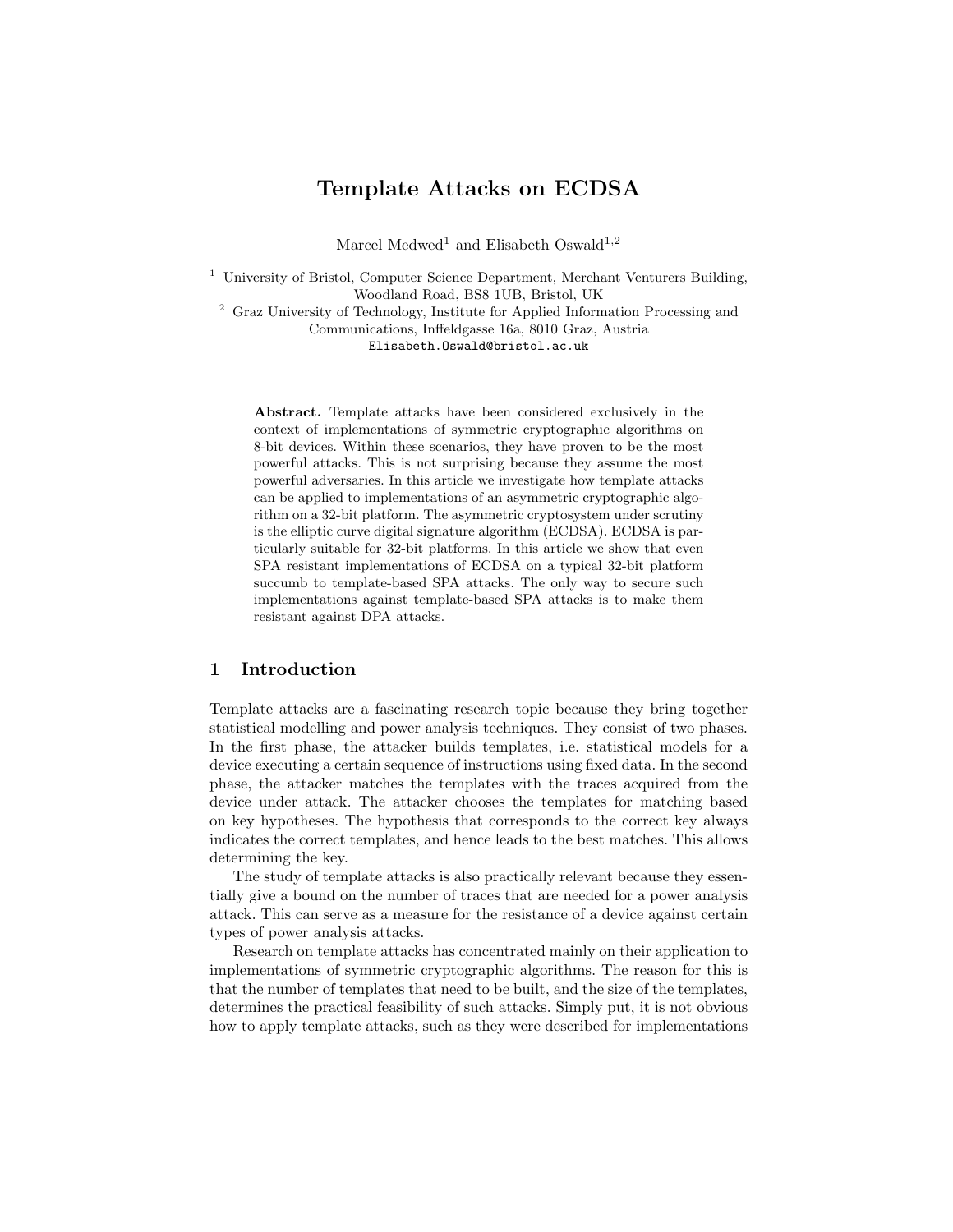of symmetric cryptographic algorithms on 8-bit platforms, to implementations of asymmetric cryptographic algorithms on more challenging platforms. We are not aware of any article tackling this problem to the best of our knowledge.

This article provides the first results on template attacks on implementations of asymmetric cryptographic algorithms on a 32-bit platform. To be more specific, we describe how a template-based SPA attack can be performed to break implementations of the elliptic curve digital signature algorithm (ECDSA). We describe why and how our attacks work, and how ECDSA actually helps to conduct these attacks. In addition to the theoretical description, we also show results of a practical implementation of our attacks on a 32-bit processor.

This article is organized as follows. In Section 2 we review previous work on template attacks. In Section 3 we briefly describe ECDSA and we explain why implementations of ECDSA are a particularly good target for template attacks. In Section 4 we describe the template-based SPA attack on our ECDSA implementation in detail. We summarize this contribution in Section 5.

## 2 Template Attacks

Template attacks exploit the fact that the power consumption of a device depends on the data it processes. The power consumption can be characterized by a multivariate normal distribution. In contrast to simple and differential power analysis (SPA and DPA), template attacks consist of two phases. In the first phase, the attacker builds the templates, i.e. characterizes the device. In the second phase, the templates are used for an attack. Template attacks can be used in an SPA and in a DPA scenario, see for instance [MOP07].

In this article, we focus on template attacks in an SPA scenario. We call these attacks template-based SPA attacks and make the following assumptions. During the characterization phase, the attacker has the opportunity to characterize the device under attack. This means, the attacker may invoke the instructions to be characterized with data of her choice. There is no limit on the number of invocations. In other words, the attacker has full control over the device. During the attack phase, we assume that the attacker has only very limited access to the device. Like in a single-shot SPA attack, we assume that the attacker only gets a single trace for an execution of ECDSA on the attacked device.

#### 2.1 Template Building Phase

Characterizing the device (or the power consumption of a device) means determining the probability distribution of the power consumption of certain instructions. It is common to assume that the probability distribution of the power consumption is a multivariate normal distribution. This distribution is defined by a covariance matrix  $C$  and a mean vector  $m$ , see (1).

$$
f(\mathbf{x}) = \frac{1}{\sqrt{(2 \cdot \pi)^n \cdot det(\mathbf{C})}} \cdot exp\left(-\frac{1}{2} \cdot (\mathbf{x} - \mathbf{m})' \cdot \mathbf{C}^{-1} \cdot (\mathbf{x} - \mathbf{m})\right) \tag{1}
$$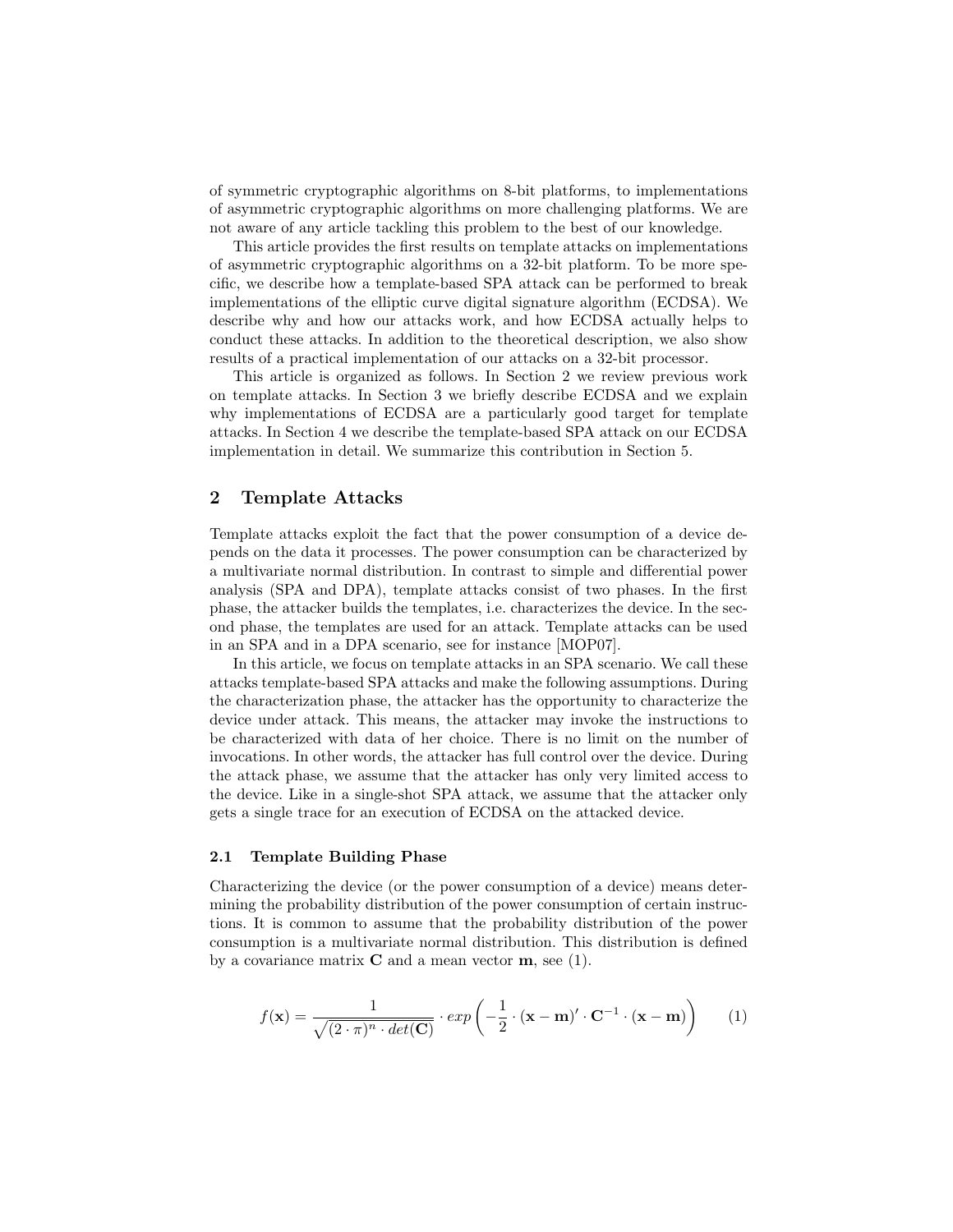The covariance matrix **C** contains the covariances  $c_{ij} = Cov(X_i, X_j)$  of the (interesting) points at time indices  $i$  and  $j$ . The mean vector **m** lists the mean values  $m_i = E(X_i)$  for all (interesting) points in the trace. We refer to this pair  $(m, C)$  as *template* from now on.

As written before, we assume that we can determine templates for certain sequences of instructions. This means, we execute these sequences of instructions with different data  $d_i$  and keys  $k_j$  in order to record the resulting power consumption. Then, we group together the traces that correspond to a pair of  $(d_i, k_j)$ , and estimate the mean vector and the covariance matrix of the multivariate normal distribution. As a result, we obtain a template for every pair of data and key  $(d_i, k_j)$ :  $h_{d_i, k_j} = (\mathbf{m}, \mathbf{C})_{d_i, k_j}$ .

In Mangard et al. [MOP07] the notation of reduced templates has been introduced. Reduced templates are templates for which the covariances can be neglected. In addition there are different strategies for template building described in [MOP07]. The different strategies lead to rather different complexities in the template building phase. In particular, building templates for intermediate values having already a power model in mind makes template attacks much more feasible in practice.

#### 2.2 Template Matching Phase

During the template matching phase, we use the characterization together with a power trace from the device under attack to determine the key. This means, we evaluate the probability distribution function of the multivariate normal distribution with  $(m, C)_{d_i, k_j}$  and the power trace of the device under attack, i.e. we compute the probability:

$$
p(\mathbf{t}; (\mathbf{m}, \mathbf{C})_{d_i, k_j}) = \frac{\exp\left(-\frac{1}{2} \cdot (\mathbf{t} - \mathbf{m})' \cdot \mathbf{C}^{-1} \cdot (\mathbf{t} - \mathbf{m})\right)}{\sqrt{(2 \cdot \pi)^T \cdot \det(\mathbf{C})}} \tag{2}
$$

We compute this probability for every template. As a result, we get probabilities for all templates:  $p(\mathbf{t}; (\mathbf{m}, \mathbf{C})_{d_1, k_1}), \ldots, p(\mathbf{t}; (\mathbf{m}, \mathbf{C})_{d_D, k_K}).$  These probabilities measure how well the templates fit to a given trace. The highest probability indicates the correct template. Because each template is also associated with a key, we can derive the key that is used in the device.

#### 2.3 Previous Work

The assumptions that we made before are the standard assumptions that are made in template attacks. Template attacks were introduced by Chari et al. [CRR03]. This original work has been investigated further by Rechberger and Oswald [RO04], who studied practical aspects of template attacks on implementations of RC4 on an 8-bit microcontroller. A result from these first two articles is that the choice and number of the so-called interesting points (i.e. the points in the power traces that are used to build the templates) is crucial for the success of template attacks. It turns out that an approach that works well in practice is to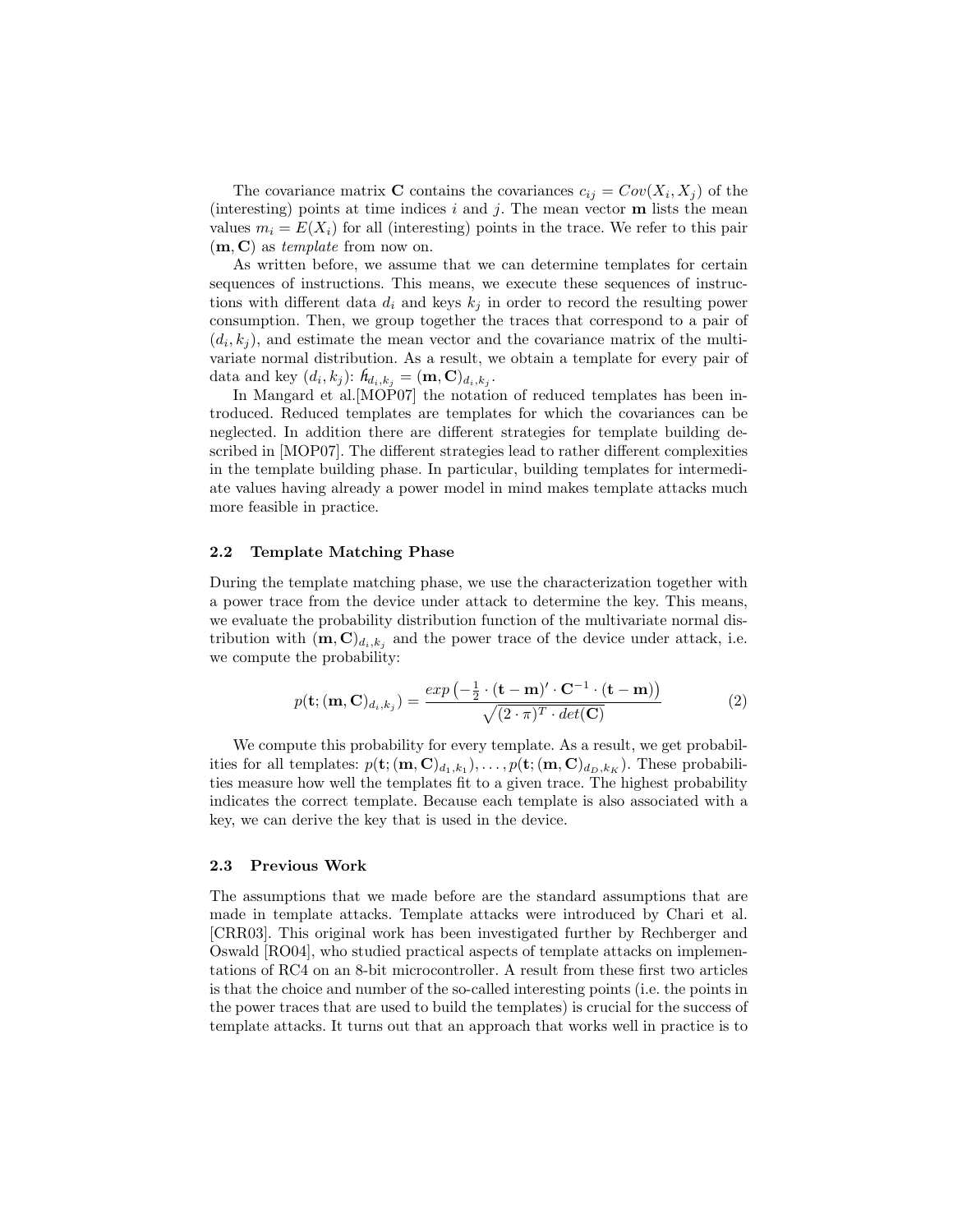choose points that lead to high correlation values in DPA attacks as interesting points.

In later work, Agrawal et al. [ARRS05] studied how to use template attacks to attack masking if the random number generator that produces the masks is biased during characterization. Archambeau et al. [APSQ06] investigated how principal subspaces can be used to make template attacks more effective. Oswald and Mangard demonstrated different types of template attacks on masked implementations of AES on an 8-bit smart card. They pointed out that in this particular scenario, template-based DPA attacks on a masked implementation are as effective as the same type of attack on an unmasked implementation. A comprehensive description of template attacks (in SPA and DPA scenarios) is given in Mangard et al. [MOP07].

### 2.4 Our Contribution

Previous work has solely focused on the application of template attacks to implementations of symmetric cryptographic algorithms such as AES and RC4. There seem to be two reasons for this.

The first and probably most important reason is that templates were often built for pairs of key and data. When considering asymmetric cryptographic algorithms this is obviously a problem because the numbers that are used in asymmetric cryptography are huge. Considering for instance elliptic curve cryptography, it is simply infeasible to build templates for all numbers in a finite field of size 2<sup>190</sup> that can be used to represent coordinates of elliptic curve points. In addition, it is infeasible to build templates for all points on a given elliptic curve. In contrast, it is feasible to build templates for all 256 values that one byte of the AES state can take.

The second reason is that previous work was all experimentally verified on 8-bit microcontrollers. This is mainly because they are easy to get and to use for such experiments. To the best of our knowledge only the group of Gebotys have worked with 32-bit microprocessors. In order to study template attacks on asymmetric cryptographic algorithms and verify attacks experimentally, one needs to have a suitable measurement setup.

In this article we have found ways to overcome both problems. We are able to build templates for the intermediate points that occur in the ECDSA. Using these templates, we can break ECDSA implementations in different attack scenarios. We have verified our attacks experimentally on a 32-bit microprocessor. The microprocessor is based on an ARM7 architecture which is widely used in handheld computers, etc. Hence, our verification is done on a platform that is relevant in practice. This is the first work that successfully applies template attacks on ECDSA.

# 3 ECDSA and Power Analysis Attacks

In this section we explain why ECDSA is very well suited as target for templatebased SPA attacks. First, we briefly describe ECDSA itself, and point towards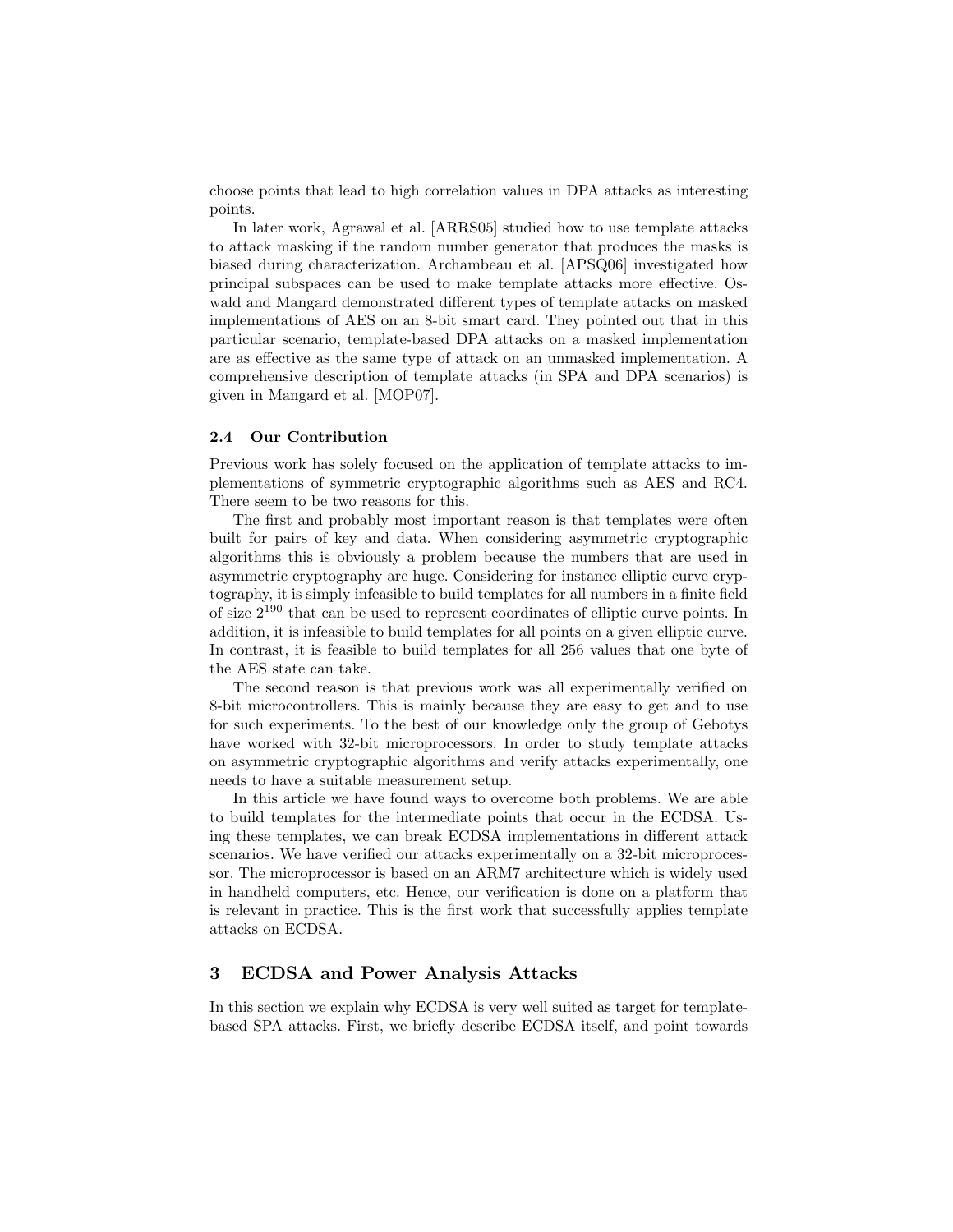the combination of lattice attacks and simple power analysis. Then we review briefly common strategies to secure implementations of ECDSA. Last, we spell out three observations that can be combined in order to apply template-based SPA attacks to ECDSA implementations.

#### 3.1 ECDSA

ECDSA is the elliptic curve version of the digital signature algorithm (DSA). This algorithm computes a signature, i.e. a pair of numbers  $(r, s)$ , for a given message  $m$ . It is a non-deterministic algorithm because the computation of the  $r$ is based on an ephemeral key  $k$ . This ephemeral key changes in every signature operation. Hence, two signature operations on the same message  $m$  lead to two different signature values.

Essentially, the difference between ECDSA and DSA is in the calculation of the value r in the signature  $(r, s)$ . This step involves operations on the specified elliptic curve using the ephemeral key  $k$ , see (3). The calculation of the value s makes use of the (static) secret key d, see (4). In (3) and (4), the variable  $P$ denotes the base point, and  $h(m)$  denotes the hash value of the message m.

$$
r = x_1 \pmod{n}, (x_1, y_1) = [k]P
$$
 (3)

$$
s = k^{-1}(h(m) + d \times r) \pmod{n}
$$
 (4)

Breaking a signature scheme typically means either having the ability of producing valid signatures without knowing the secret key  $d$ , or, knowing the secret key d. The last meaning of breaking is often referred to as a full break.

For ECDSA, when the parameters are chosen appropriately, for instance by taking one of the recommended curves by NIST [Nat00], theoretical breaks are computationally infeasible. However, if for instance, the ephemeral key is known for a given signature  $(r, s)$  then the secret key d can be determined easily from (3) and (4). Even worse, it is sufficient if a small number of bits of the ephemeral key from a couple of signatures are known, lattice attacks can reveal the entire secret key d with low computational effort [NS03].

This is where SPA attacks come into play. If an attacker is able to reveal by SPA either the entire ephemeral key, or just a couple of bits of several ephemeral keys, ECDSA implementation can be broken in practice.

#### 3.2 Security of Implementations of ECDSA

Implementations of ECDSA may allow revealing the secret key if they leak information about the ephemeral key or the secret key itself. Hence, the computation of r and s both need to be protected.

The computation of r makes use of the ephemeral key k. This ephemeral key is unknown to the attacker and it changes in each signature operation. Hence, DPA attacks are not possible on this operation, but only SPA attacks.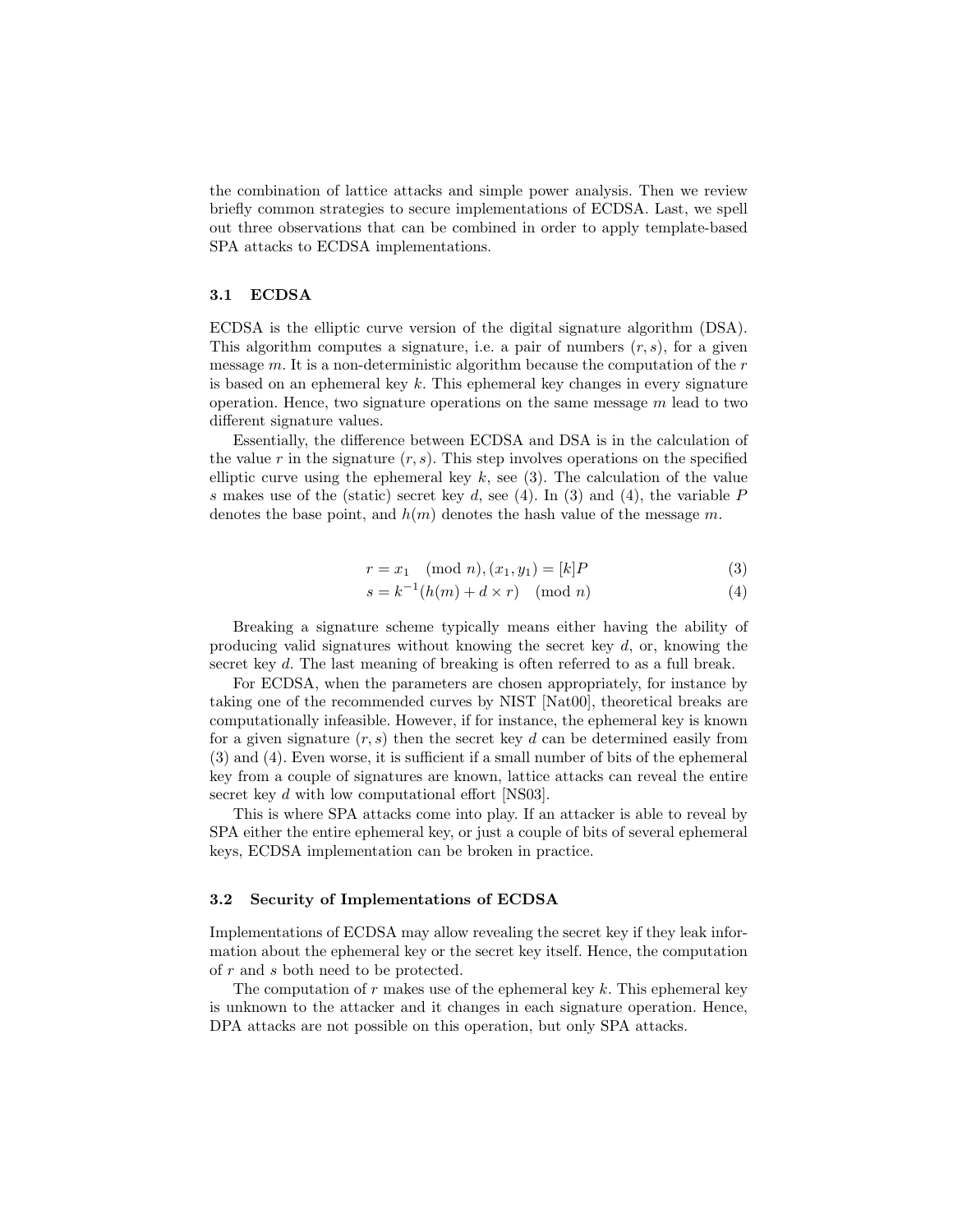The computation of s makes use of the secret key d. If the attacker has knowledge about the messages being signed, DPA attacks are possible.

In this article, we focus on attacks on the computation of the  $r$ . It is well known that implementations that show visible differences between EC point doubling and EC point addition operations are highly susceptible to SPA attacks [Cor99]. There are abundant countermeasures against these types of SPA attacks. For instance, unified point operations or Montgomery-type multiplication techniques, see [Joy05] for a comprehensive overview. In addition, scalar blinding has been listed in [Cor99] to prevent SPA attacks.

#### 3.3 Template-based SPA attacks on ECDSA

Countermeasures against SPA attacks might not prevent template-based SPA attacks because they exploit not only operation dependent leakages but also data dependent leakages. In this article we show that this is indeed possible for realistic implementations.

There are several observations or facts that when combined allow templatebased SPA attacks on ECDSA implementations. The first observation, which we mentioned in the previous section, is that knowledge of only a small number of bits of several ephemeral keys of ECDSA signatures is sufficient to determine the secret key via lattice attacks. This is important because it means that not the entire ephemeral key needs to be determined.

The second observation, which is crucial for the practical realization is that the EC operation in the computation of  $r$  in ECDSA uses a fixed base point. This is important because it means that the first couple of bits of k that are processed during the computation of r can only lead to a small set of points (i.e. the multiples of  $P$ ). This means that we only need to build templates for the points in this (small) set.

The third observation, which is also crucial for the practical implementation of template attacks, is that for software implementations of ECDSA on 32-bit processors, it is sufficient to build templates for intermediate values taking a suitable power model of the device into account. Especially for microprocessors previous work has shown that busses typically leak the Hamming weight (or sometimes the Hamming distance) of the operands. This leads to a dramatic simplification in practice. For instance, instead of building  $2^{32}$  templates for a move instruction we only need to build 33 templates when we know that the device essentially leaks the Hamming weight.

These three observations make it clear that template-based SPA attacks are indeed feasible in practice: in order to determine the first  $f$  bits of the ephemeral key with a template-based SPA attack, we need to build templates to detect the  $2<sup>f</sup>$  multiples of the base point P. It is possible to build such templates because the set of points is rather small and because we can build templates that take the power model of the device into account.

In the next section we explain for a specific platform how two practical implementations of the EC point multiplication can be attacked by template-based SPA attacks using the three observations.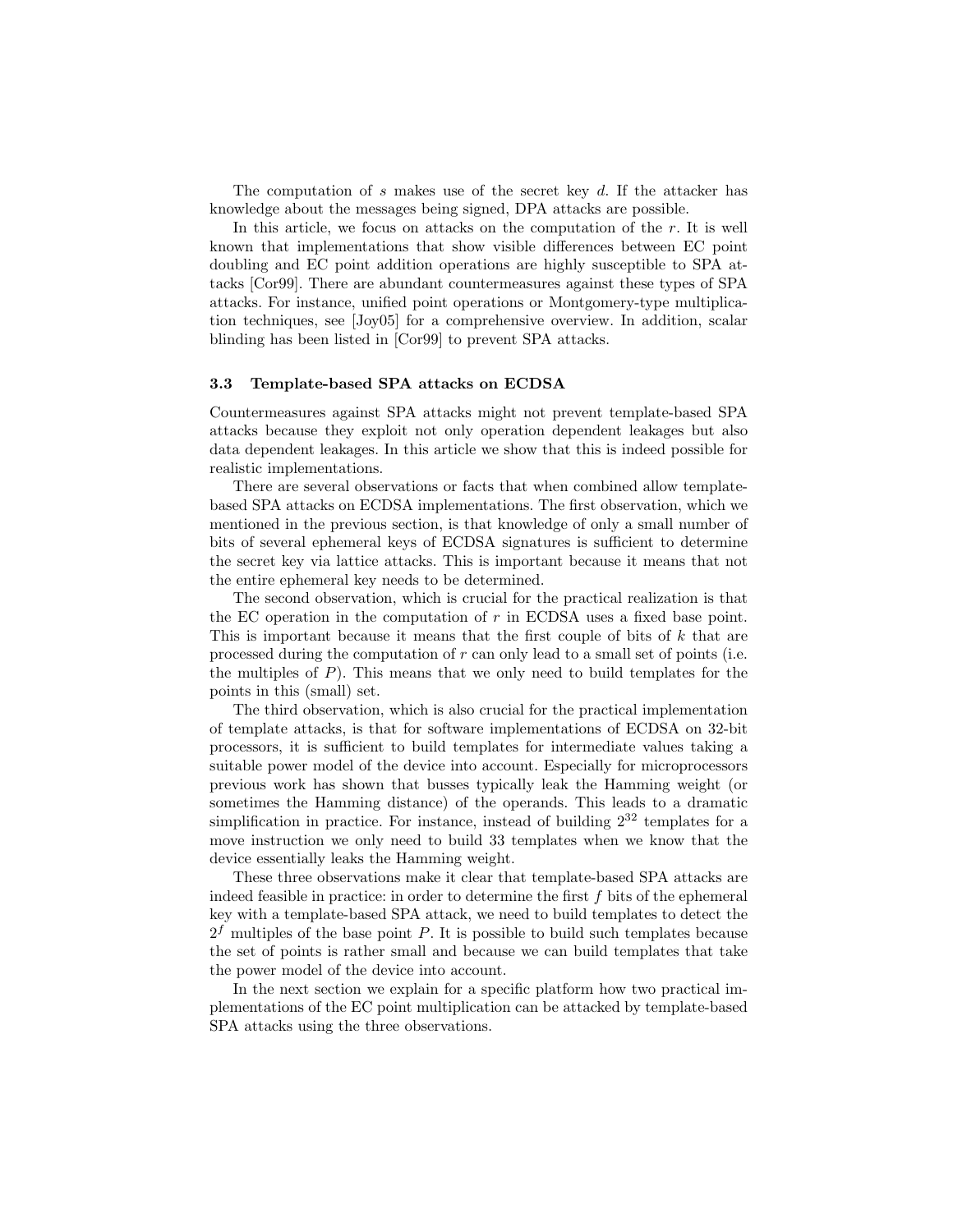

Fig. 1. Customized board with a 32-bit processor based on the ARM7 architecture

# 4 Practical Template-Based SPA Attacks on EC Point Multiplication

In order to demonstrate the feasibility of the attack strategy that we described in the previous section, we have implemented ECDSA on a suitable platform. One of the most widely used 32-bit processor architectures today is the ARM7. Hence, we have decided to use an ARM7-based platform for our practical experiments.

Our ECDSA implementation is optimized for the P192 NIST curve. We have taken care that the optimizations do not allow conducting SPA attacks using visual inspection: all finite field operations have data independent running time. We also make sure that variances that are due to microarchitectural features of the microprocessor, such as the pipeline or the early termination in the multiplier, do not lead to SPA vulnerabilities. To make sure that there are no SPA problems in the point multiplication algorithm we have implemented a typical double-and-always-add algorithm. We have also implemented window-versions of this algorithm. Summarizing, we have made sure that our implementation does not allow reading off the ephemeral key by a visual inspection. Hence there are no SPA leaks, but only DPA leaks in our implementation.

We can exploit these DPA leaks using template-based SPA attacks. In the subsequent sections, we first explain how we built the templates, and then we describe two scenarios to extract the ECDSA secret key by template-based SPA attacks on the ECDSA ephemeral key. Thereafter, we discuss the effectiveness of common countermeasures against our attacks.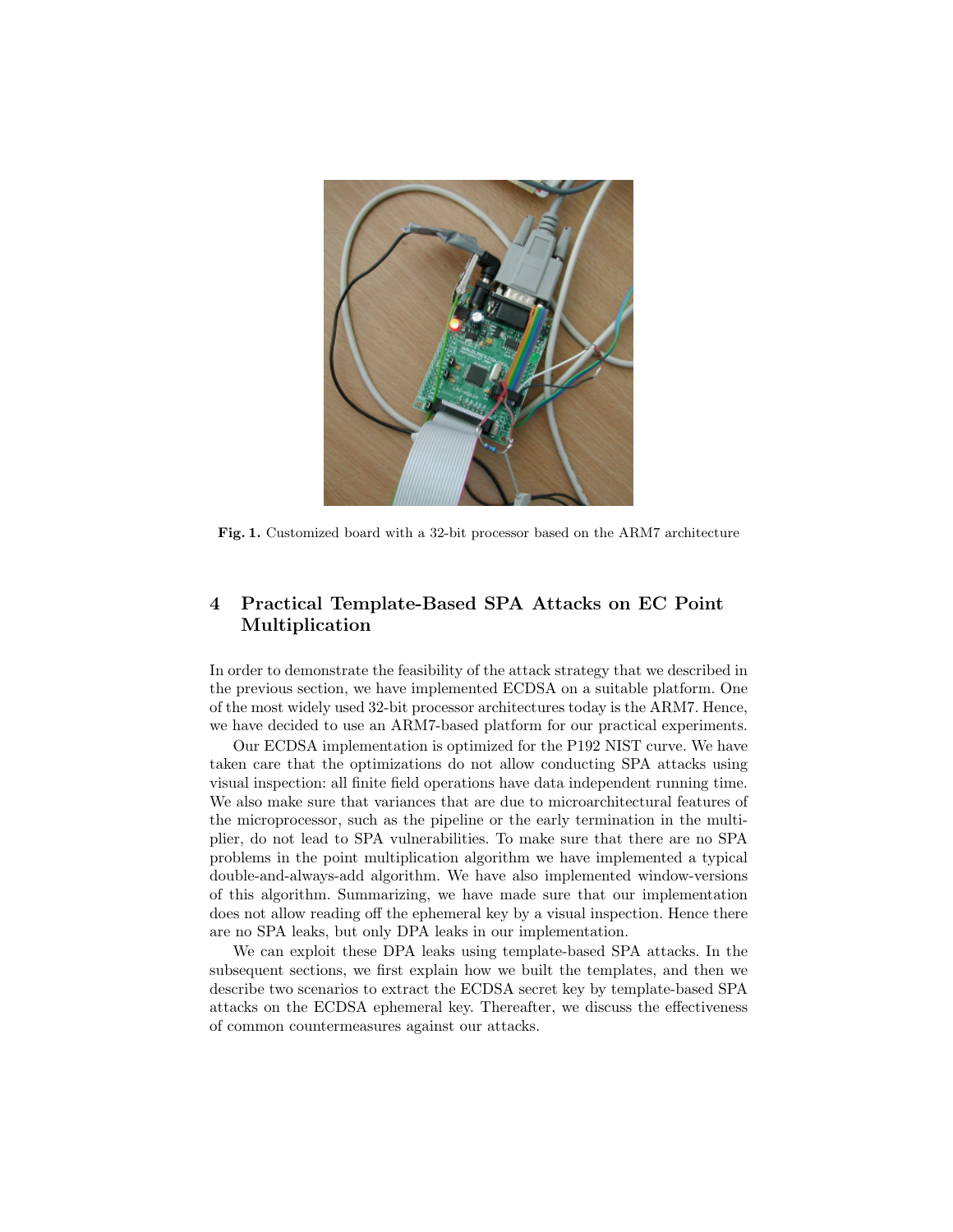

Fig. 2. Correlation coefficients of intermediate values of an EC operation

### 4.1 Template Building Phase

In order to find the interesting points for building templates, we performed DPA attacks on the EC point multiplication operation. This means, we executed the EC point multiplication algorithm several times with different input data and correlated the Hamming weight of a number of intermediate values to the power traces. Figure 2 shows the results of several such DPA attacks.

It turns out that in one step of a double-and-always-add algorithm, there are about 200 intermediate values that lead to high correlation coefficients. We have decided to select the points of interest by following the rule-of-thumb that Rechberger and Oswald gave in [RO04]: for each intermediate value that leads to a high correlation coefficient, we take the point in the power trace that leads to the highest absolute value in the correlation trace. This strategy helps to reduce the size of the templates because it restricts the number of point per intermediate value.

Nevertheless, having only this restriction still would lead to rather large templates. Hence we have decided to impose one further restriction on the selection of the points of interest. We have decided to select intermediate values that are "far away" (in terms of their Hamming distance) from their corresponding points in another template. Remember that we only have to build a small number of templates: if we build all templates before we start the actual attack (such as assumed in a classical template attack setting), we only need to build  $2^f$  templates (one for each elliptic curve point that can occur at the beginning of the point multiplication algorithm). For each of these  $2^f$  templates we have about 200 intermediate values that we can include. Some of these intermediate values will be very close in terms of their Hamming distance, while others will be farther away. The intermediate values that are farther away lead to templates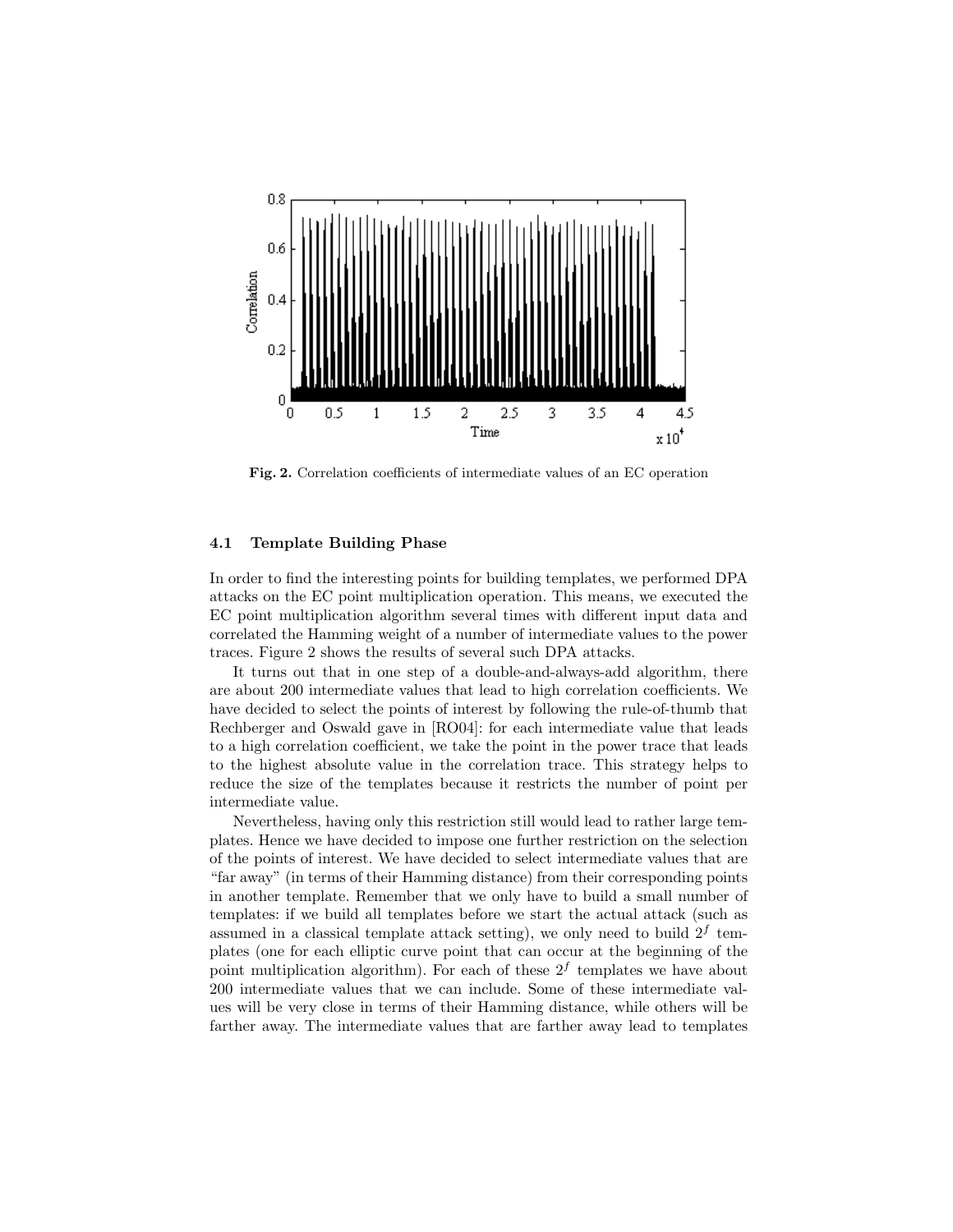

Fig. 3. Probability of success for an increasing number of intermediate values

that can be distinguished easier, because the mean vectors of their probability distributions are farther away.

With these considerations in mind, we have investigated the probability of success for the template matching for an increasing number of intermediate values. It turns out that for about 50 intermediate values (satisfying the property described before), the template matching succeeds with almost certainty, see Fig. 3.

#### 4.2 Template Matching with Pre-computed Templates

In this section we describe a template-based SPA attacks with pre-computed templates. Pre-computing templates goes along with the assumptions that are traditionally made for template attacks.

In the scenario of attacking ECDSA implementations, the template matching phase includes acquiring one power trace for one ECDSA signature generation operation. The ECDSA operation is computationally expensive and hence acquiring a power trace (with reasonable quality) for an entire EC point multiplication might be not possible in practice. For instance, the memory of the data acquisition instrument might be too limited to store the entire trace. Hence, in practice we might only get a part of the power trace as input for a power analysis attack.

For our template-based SPA this limitation does not matter. We have pointed out already (for instance in Sect. 2.4), that lattice attacks require only a small number of bits of several ECDSA operations. Using template-based SPA attacks we can extract these bits step by step. In order to extract the first bit, we match the first two multiples of the base point with the corresponding part of the newly acquired power trace (if we attack a window method, we match the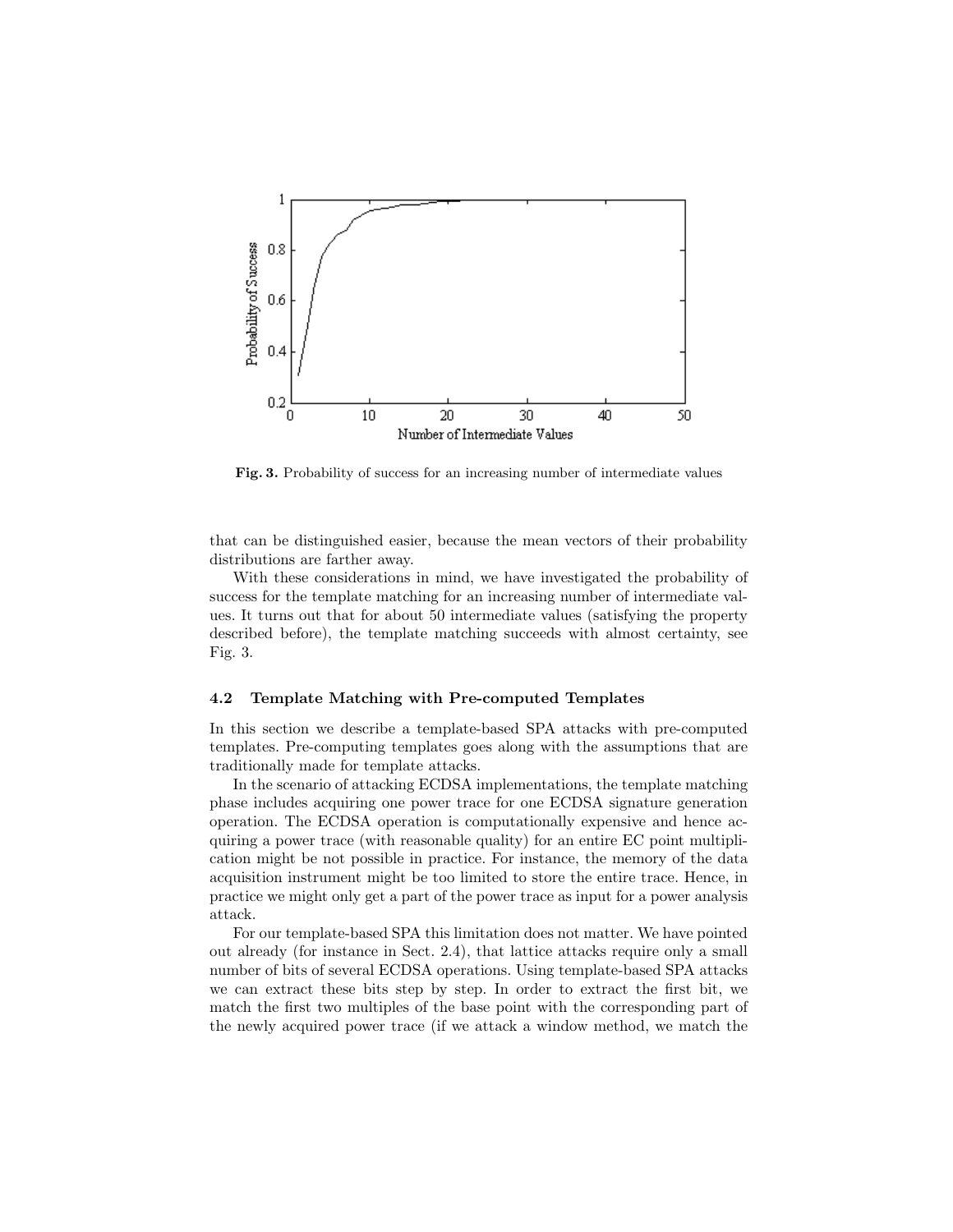first  $w$  points, where  $w$  corresponds to the window size). The template matching results in matching probabilities, see (2). Hence the template that leads to the highest probability indicates the correct bit of the ephemeral key. By applying this method iteratively, we can extract  $f$  bits of the ephemeral key. From then on we proceed with a lattice attack in order to derive the ECDSA secret key. Our practical attack using this strategy succeeds with probability close to one because our template matching succeeds with probability close to one.

### 4.3 Template Matching with On-the-fly created Templates

In all previous work, template attacks have been considered in the symmetric setting. As a consequence, the assumption has developed that template building always occurs before template matching. It appears that this is due to the fact that in the symmetric setting, it seems unlikely that the device under attack allows access to a known (and changeable key) and an unknown key at the same time. The asymmetric setting however is rather different. When we attack for instance an ECDSA signature generation operation with an unknown secret key, it is plausible to assume that we may invoke the ECDSA signature verification operation with (different) known public key(s).

This changes the situation for template building and matching. Now we can assume that we can interleave the template building with the matching steps. For instance, we can first use the ECDSA signature verification operation to build a template for a pair of EC points (again assuming a double-and-alwaysadd algorithm). Then, we match the two points in order to extract one bit of the ephemeral key. Repeating this procedure for the remaining bits allows deriving the secret key using lattice attacks, such as in the attack that we described in the previous section.

#### 4.4 Countermeasures

We have conducted our experiments on implementations of ECDSA that use SPA resistant point multiplication algorithms. Such algorithms do not prevent template-based SPA attacks because they only take care of SPA leaks (operation dependent leaks that are easy to identify using visual inspection).

However, also certain blinding techniques do not prevent our attacks. For instance, scalar blinding (i.e. using  $k' = k + ran*ord(P)$ , where ran is a random number) does not prevent our attacks. This is because  $k'$  and  $k$  are still congruent modulo the order of the base point and hence fulfill the ECDSA signing equation. This means, in a lattice attack only the size of the lattice grows, but the attack can still succeed if more bits of  $k'$  can be extracted via power analysis.

Point blinding (i.e. using  $P' = ran * P$ ) does not necessarily protect against our attacks either. This is because the point blinding operation can be attacked using our technique in order to determine  $P'$ . With  $P'$  our original attack can be mounted in order to extract some bits of  $k$ . Hence, the attack is still feasible, although it requires a more effort in template building. This means, we either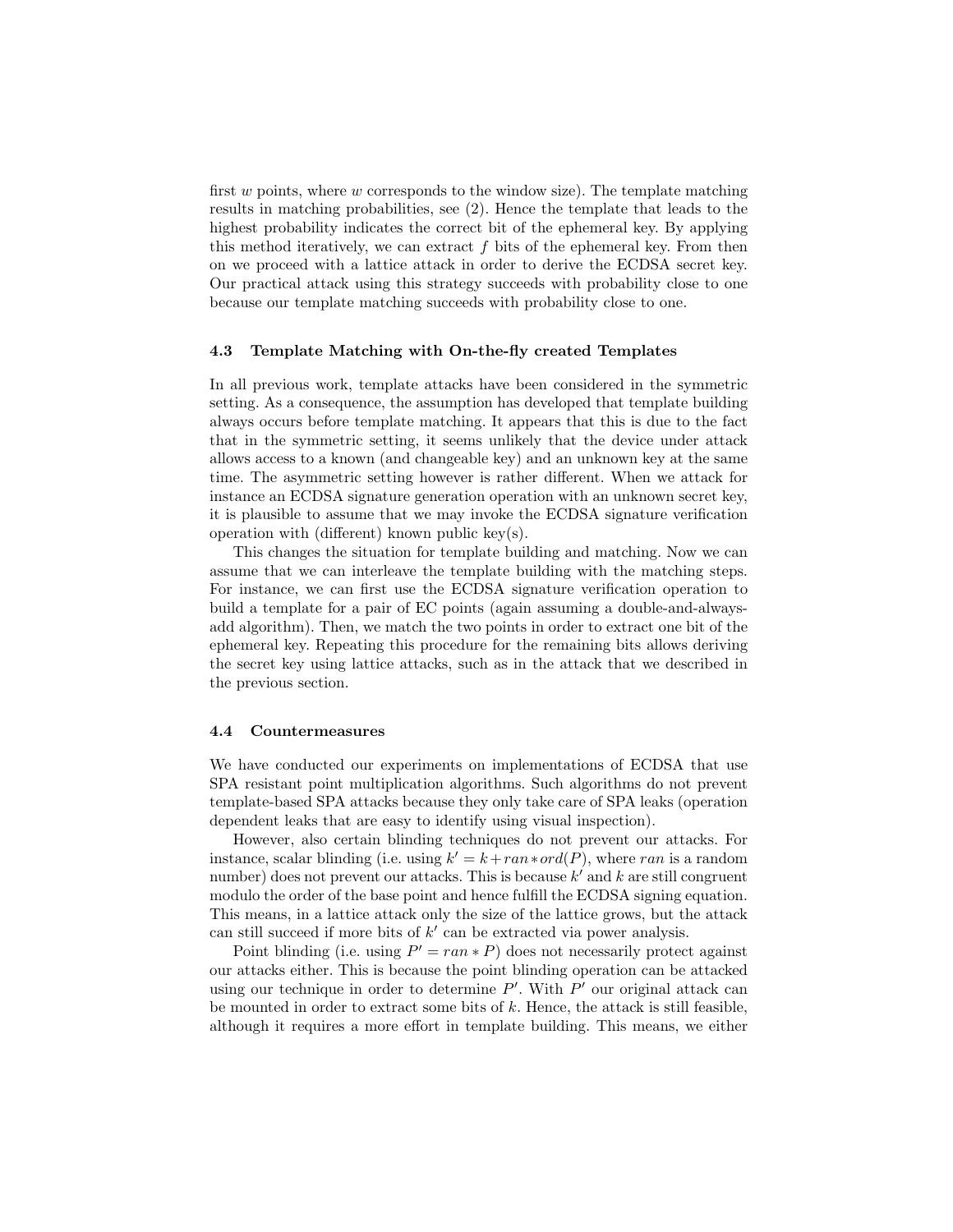build a larger set of templates before the attack, or we switch to our template creation on-the-fly technique.

As a matter of fact, the only types of countermeasures that prevent our template-based SPA attacks are countermeasures that provide DPA resistance by randomizing the coordinates of the base point P.

# 5 Conclusion

We have described template-based SPA attacks for implementations of ECDSA. It has turned out that such attacks can break implementations that are secure against other types of SPA attacks. We have combined three observations in our attacks. First, in order to determine an ECDSA secret key, only few bits of several ECDSA ephemeral keys need to be known. Second, ECDSA uses a fixed base point. Hence, we need to build templates only for a number of multiples of this base point. Third, for typical software implementations of ECDSA on microprocessors, it is sufficient to build templates for intermediate values taking the power model of the microprocessor into account. In our practical implementation of template-based SPA attacks, we have chosen templates according to criteria that increase the success probability in the matching phase such that this probability is close to one. Hence, our attacks succeed with almost certainty on our practical implementation. It turns out that our attacks can only be prevented by DPA countermeasures that randomize the coordinates of the base point. This article presents the first work on template attacks in the context of implementations of asymmetric cryptographic algorithms.

## References

- [APSQ06] Cédric Archambeau, Eric Peeters, François-Xavier Standaert, and Jean-Jacques Quisquater. Template attacks in principal subspaces. In Louis Goubin and Mitsuru Matsui, editors, Cryptographic Hardware and Embedded Systems - CHES 2006, 8th International Workshop, Yokohama, Japan, October 10-13, 2006, Proceedings, volume 4249 of Lecture Notes in Computer Science, pages 1–14. Springer, 2006.
- [ARRS05] Dakshi Agrawal, Josyula R. Rao, Pankaj Rohatgi, and Kai Schramm. Templates as Master Keys. In Josyula R. Rao and Berk Sunar, editors, Cryptographic Hardware and Embedded Systems – CHES 2005, 7th International Workshop, Edinburgh, UK, August 29 - September 1, 2005, Proceedings, volume 3659 of Lecture Notes in Computer Science, pages 15–29. Springer, 2005.
- [Cor99] Jean-Sébastien Coron. Resistance against Differential Power Analysis for Elliptic Curve Cryptosystems. In Çetin Kaya Koç and Christof Paar, editors, Cryptographic Hardware and Embedded Systems – CHES'99, First International Workshop, Worcester, MA, USA, August 12-13, 1999, Proceedings, volume 1717 of Lecture Notes in Computer Science, pages 292–302. Springer, 1999.